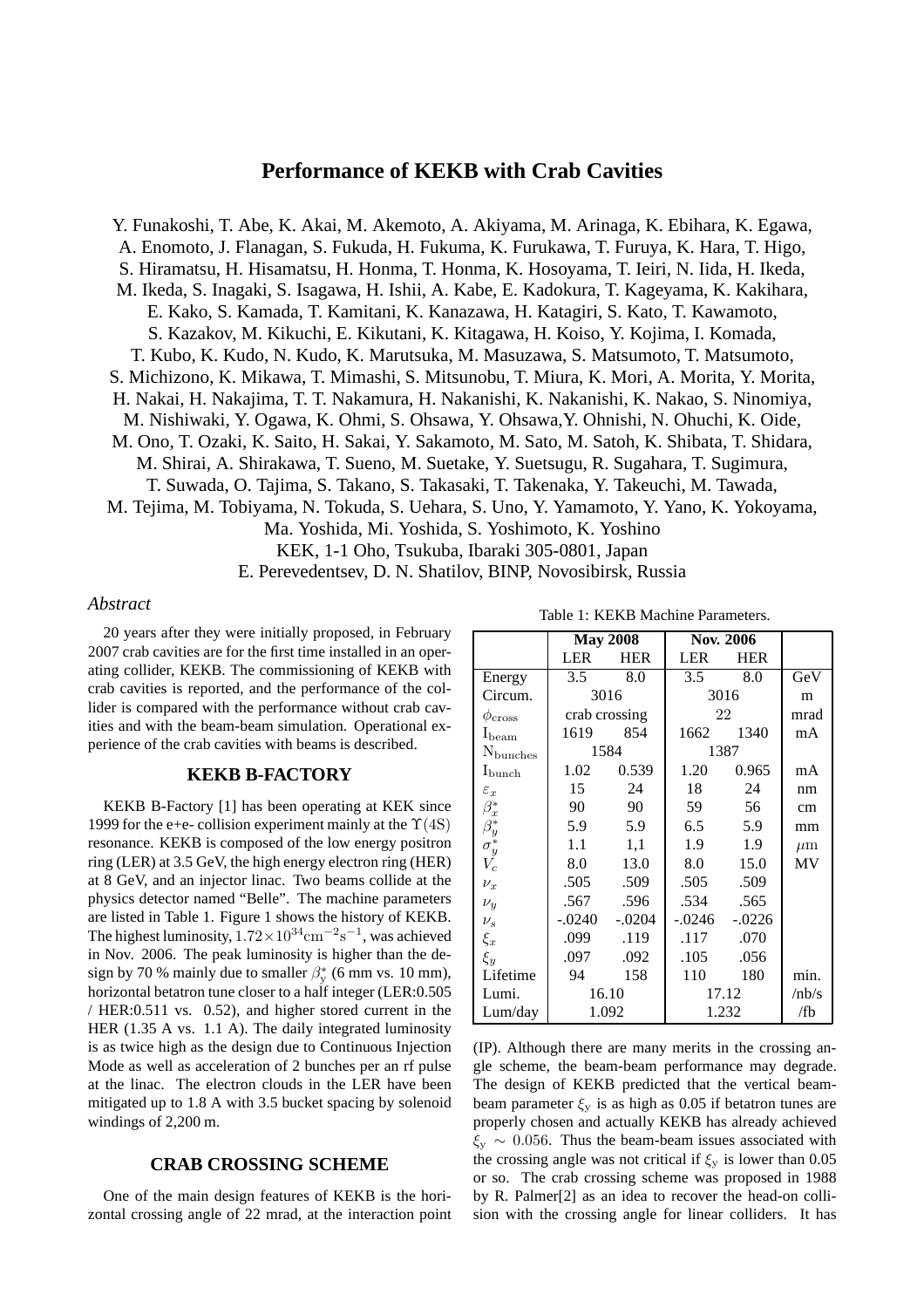



Figure 2: Predicted beam-beam parameters by the strongstrong beam-beam simulations with the crossing angle of 22mrad (purple) and the head-on(crab crossing) (red). Some experimental data are also shown with closed circles.

been also shown that the synchro-betatron coupling terms associated with the crossing angle in ring colliders are canceled by the crab crossing[3]. The crab crossing scheme has been considered in the design of KEKB from the beginning as a backup measure against the crossing angle. Once, the crab cavities seemed non-urgent because KEKB achieved  $\xi_{\rm v} > 0.05$  at the early stage of the operation (in 2003). However, recently an interesting beam-beam simulation results appeared[4], predicting that the head-on or the crab crossing provides higher  $\xi_y > 0.1$ , if combined with the horizontal tune very close to the half integer. Figure 2 shows the comparison of  $\xi_y$  for the head-on (crab crossing) and the crossing angle with a strong-strong beambeam simulation. Then the development of the crab cavities has been revitalized. The original design of KEKB had

two cavities for each ring on both sides of the IP so that the crab kick excited by the first cavity is absorbed by another one. The new single crab cavity scheme extends the region with crab orbit until both cavities eventually merge to each other in a particular location in the ring. Then it needs only one cavity per ring. The layout is shown in Figure 3. This scheme not only saved the cost of the cavities, but made it possible to use the existing cryogenic system at Nikko for the superconducting accelerating cavities also for the crab cavities. The beam optics was modified for the crab cavities to provide necessary magnitude of the beta functions at the cavities and the proper phase between the cavities and the IP. A number of quadrupoles have switched the polarity and became to have independent power supplies.



Figure 3: Layout of the crab cavities in the KEKB rings.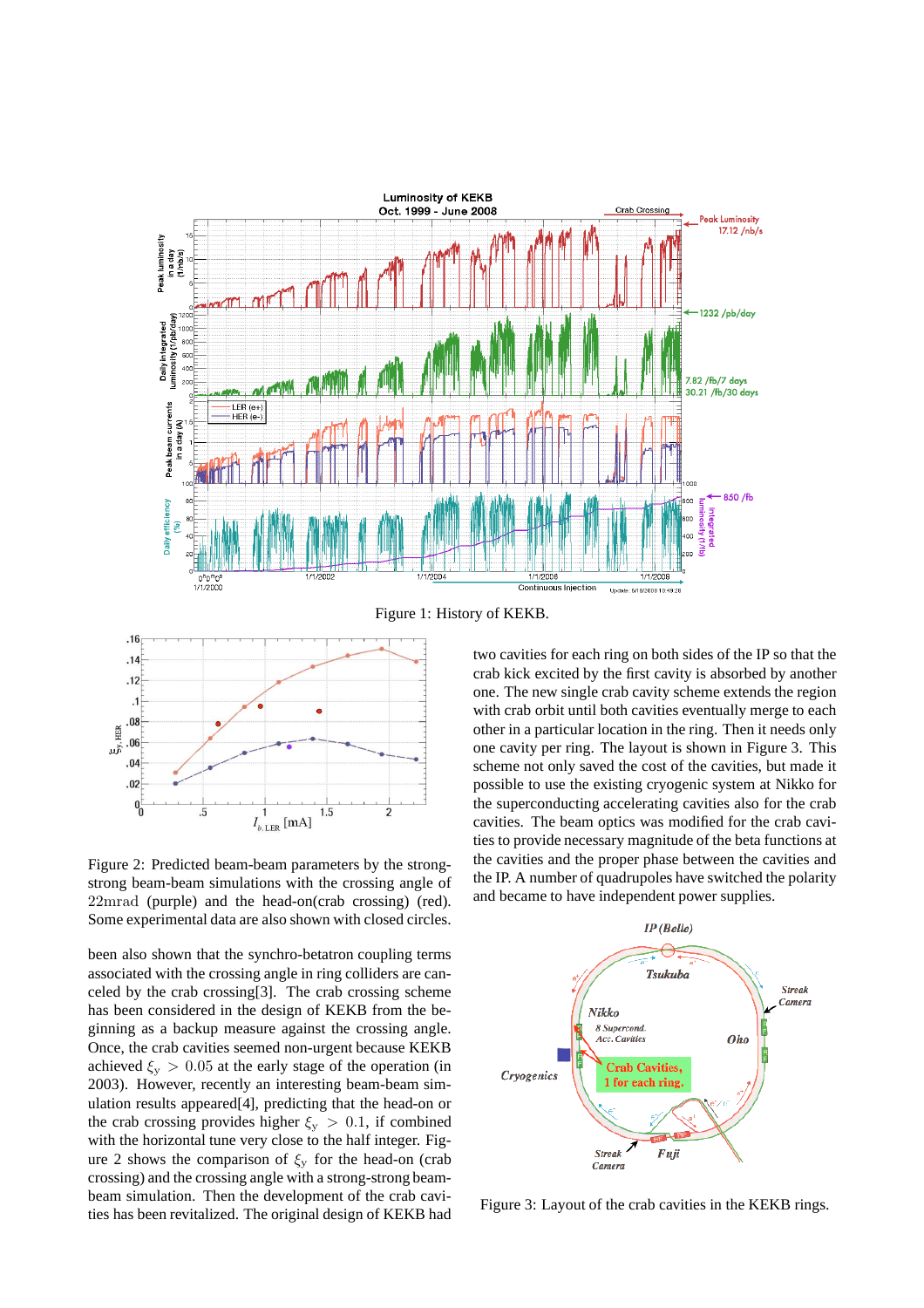Table 2: Typical parameters for crab cavities. The crossing angle, the horizontal beta functions at the IP and the crab cavities, the horizontal tunes, the horizontal phase advance from the cavities to the IP, the crab voltage and the RF frequency are shown.

|                   | LER          | <b>HER</b> |           |  |  |  |  |  |
|-------------------|--------------|------------|-----------|--|--|--|--|--|
| $\varphi_{cross}$ | 22           | mrad       |           |  |  |  |  |  |
| $\beta_x^*$       | $80 \sim 90$ | $80\sim90$ | cm        |  |  |  |  |  |
| $\bar{\beta_x^C}$ | 68           | 130        | m         |  |  |  |  |  |
| $\nu_x$           | 45.506       | 44.511     |           |  |  |  |  |  |
| $\psi_x^C/2\pi$   | 0.25         | 0.25       |           |  |  |  |  |  |
| $V_C$             | 0.83         | 1.37       | <b>MV</b> |  |  |  |  |  |
| frf               | 508.89       | MHz        |           |  |  |  |  |  |

# **MACHINE STUDY AND PHYSIC RUN WITH CRAB CAVITIES**

The crab cavities were installed at KEKB during the winter shutdown in FY 2006[5]. A dedicated machine time from Feb. 13 2007 to the end of June 2007 was devoted to the commissioning of the crab cavity system and the machine study with the crab crossing.[6] In most cases, the beam study was done with relatively small beam currents typically 100mA (LER) and 50mA (HER). The crabbing motion of the beams by the crab cavities was confirmed by observing tilts of bunches with the streak camera[7]. A high beam current operation of the crab cavities was also tried for different two purposes. Firstly, we hoped to confirm that a high luminosity is actually achieved with the crab on. In the high beam current operation, the peak luminosity exceeded the design luminosity of  $1 \times 10^{34}$ cm<sup>-2</sup>s<sup>-1</sup>. Secondary, we confirmed that the nominal beam currents before the installation of the crab cavities can be stored with the crab cavities detuned. This means that we can return to the situation before the crab installation by detuning them in case that the crabs are serious obstacles for the high luminosity. In the autumn run in 2007 following the beam study, the physics operation started with the crab cavity on. Since then, we have been operating KEKB with the crab cavities on. So far, the highest luminosity with the crab crossing is  $1.61 \times 10^{34} \text{cm}^{-2} \text{s}^{-1}$ . This value is somewhat lower than before the crab installation. However, the value was achieved with much lower beam currents, particularly for HER. A comparison of machine parameters before and after the crab installation is also shown in Table 1.

### *Beam-beam performance with crab crossing*

Figure 4 shows the specific luminosity as function of the bunch current product. In the figure, the points in thin-blue are data of the 22mrad crossing angle in the physics run. The red points denote data of the crab crossing taken in the dedicated beam study and in most cases the bunch spacing was as long as 49 RF buckets. The data in green was taken in the physics run with the crab crossing when the highest luminosity was achieved with the crab crossing. In this case, averaged bunch spacing was 3.06 RF buckets. Since



Figure 4: Beam current dependence of specific luminosity.

there is no big difference between the long and short bunch spacings, effects depending on the bunch spacing such as the electron clouds are not very important for the specific luminosity in the present operation condition. In the figure, also shown is the specific luminosity predicted by the beam-beam simulations. Both predictions with and without the crab crossing are shown. As seen in the figure, the experimental data are consistent with the simulation in case of the 22mrad crossing angle. On the other hand, in case of the crab crossing, the experimental values are much lower than the predictions particularly at the high bunch currents, although at the low bunch currents there is a good agreement between them. This low specific luminosity at high bunch currents is a serious problem. Another problem with the crab crossing is that the bunch current product is limited at around  $0.85 \text{mA}^2$  due to decreases of beam lifetime. This problem is also serious, since the design value of the SuperKEKB is  $1.53 \text{mA}^2$ . This beam current limitation is not predicted by the beam-beam simulation. In Figure 1, some experimental values of the vertical beam-beam parameter are shown. As seen in the figure, the experiment value of the 22mrad crossing angle is consistent with the simulation. In case of the crab crossing, however, the experimental value is much lower than the simulation at the high bunch currents. The maximum vertical beam-beam parameter with the crab crossing exceeds 0.093. This value is very high in a usual sense, which indicates the potential superiority of the crab crossing.

# **POSSIBLE CAUSES OF LUMINOSITY RESTRICTION**

We have not yet identified the cause of the low specific luminosity at the high bunch currents, although we have been struggling with the problem. Our efforts are discussed in more details elsewhere [8]. In this section, we briefly summarize our efforts to solve the problem.

**Too many tuning parameters?** In the routine luminosity tuning of KEKB, we make tuning on many parameters such as the orbital offsets at the IP and the crossing angles in both horizontal and vertical directions, the local x-y coupling at the IP, the horizontal and vertical dispersion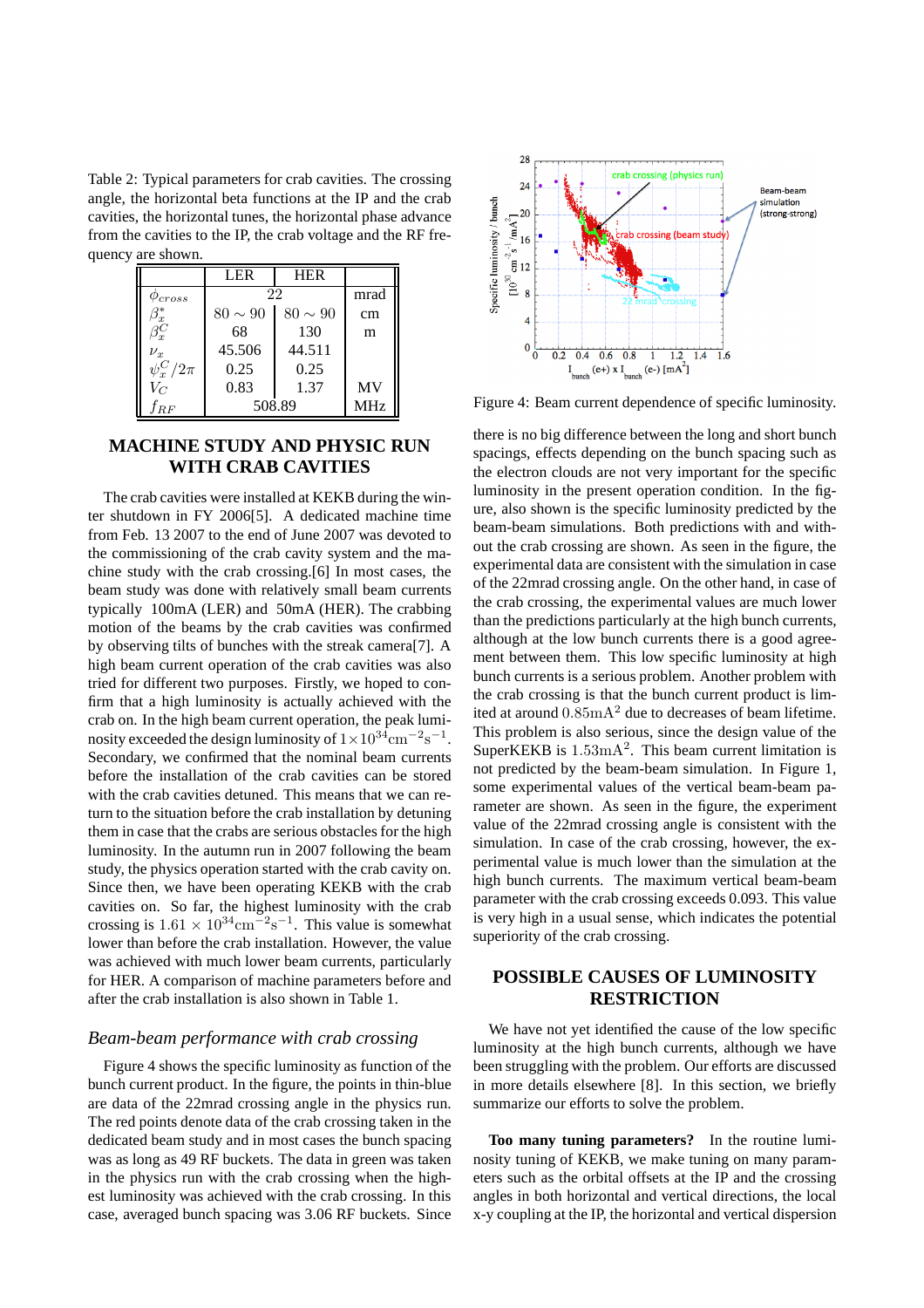at the IP and their slopes, the vertical waist points at the IP, the crab voltages, the x-y coupling parameters at the crab cavities, the betatron tunes and so on. In the conventional method of tuning at KEKB, most of these parameters (except for the parameters optimized by observing their own observables) are scanned one by one just observing the luminosity and the beam sizes. One possibility of the low specific luminosity is that we have not yet reached an optimum parameter set due to too wide parameter space. As a more efficient method of parameter search, we introduced in autumn 2007 the downhill simplex method for 12 parameters of the x-y coupling parameters at the IP and the vertical dispersions at the IP and their slopes. These 12 parameters can be searched at the same time in this method. We have been using this method since then. However, even with this method an achievable specific luminosity has not been improved, although the speed of the parameter search seems to be rather improved. Our method of parameter search was examined by the beam-beam simulation. The same procedures as the parameter scan or the simplex search were performed in the simulation with intentionally introduced errors for the 12 parameters. The simulation showed that we can reach the parameter set which gives a satisfactory luminosity, if the errors are in the range of our usual tuning.



Figure 5: Beam current dependence of specific luminosity with different horizontal beta functions at the IP.

**Beam lifetime issue** In the luminosity tuning, we sometimes encounter the situation that we can not set parameters giving a higher luminosity due to poor beam lifetime. We have been suspecting that poor beam lifetime brings the low specific luminosity at high bunch currents. As for the process which affects beam lifetime, we recently found a process which might be responsible for the lifetime decrease. This is the dynamic beam-beam effects; *i.e.* the dynamic beta effect and the dynamic emittance effect. Since the horizontal tune of KEKB is very close to the half integer (typically .506), the effects are very large. The horizontal beta function at the IP  $(\beta_x^*)$  shrinks from 0.9m to 0.2m and the horizontal emittance  $(\varepsilon_x)$  is enlarged from 18nm to 55nm with  $\nu_x$  of .506 and the unperturbed beambeam parameter ( $\xi_{x0}$ ) of 0.09. The change of the beta function at the IP means a large beta beat all around the ring.

In this situation, we found that the horizontal beam sizes at around the crab cavity in both rings are very large (typically 7mm) at the high bunch currents and the physical aperture there is only around 5  $\sigma_x$ . Therefore, there is a possibility that the physical aperture around the crab cavities affects the beam lifetime seriously. If this is true, we can mitigate the situation by lowering the horizontal beta function at the crab cavities, which is possible by enlarging  $\beta_x^*$  without changing the crab voltages. We performed an experiment where we enlarged  $\beta_{\rm x}^*$  from 0.8m to 1.5m for both rings. The experimental result is shown in Figure 5. The specific luminosity with  $\beta_{\rm x}^* = 1.5$ m is shown in the magenta color. The values of the beam-beam simulation are also plotted with two different values of the global x-y coupling. A remarkable thing with this new optics is that the maximum bunch currents increased. It seems that the cause of this bunch current limitation is physical aperture around the crab cavities associated with the dynamic beam-beam effects. However, the tendency that the specific luminosity agrees with the simulation at the low bunch currents and disagrees at the high bunch currents still exists even with this new optics. Therefore, we can not conclude that the beam lifetime issue creates the steeper slope of the specific luminosity than the beam-beam simulation.

**Synchro-betatron resonance** In the course of KEKB operation, it turned out that the synchro-betatron resonances of  $(2\nu_x + \nu_s = \text{integer})$  and  $(2\nu_x + 2\nu_s = \text{integer})$ affects the KEKB performance seriously. Nature of the resonance lines was studied in details during the machine study on the crab crossing last year. We found that the resonances affect (1) single-beam lifetime, (2) single-beam beam sizes (both in horizontal and vertical directions), (3) two-beam lifetime and (4) two-beam beam sizes (both in horizontal and vertical directions) and the effects are beam current dependent. The effects lower the luminosity directly or indirectly through the beam-size blowup, the beam current limitation due to poor beam lifetime or smaller variable range of the tunes. The resonance lines in HER are stronger than those in LER, since we do not have a local chromaticity correction in HER. In the usual operation, the horizontal tune of LER can be set below the resonance of  $(2\nu_{x} + \nu_{s} =$  integer), while that of HER is just above the resonance line, although the lower tune is preferable according to the beam-beam simulation.

The strength of the resonance lines is strongly dependent on the choice of sextupole magnets. A large amount of efforts has been devoted for searching a better set of sextupole magnets [9][8] and they contributed to the increase of the luminosity. At present, there is no direct evidence that the synchro-betatron resonances are responsible for the low specific luminosity at the high bunch currents. However, we still think that they are a possible candidate.

**Phase errors of crab cavity** Fast noises may induce some loss in the luminosity. According to the beam-beam simulation, allowed phase error of the crab cavities for N